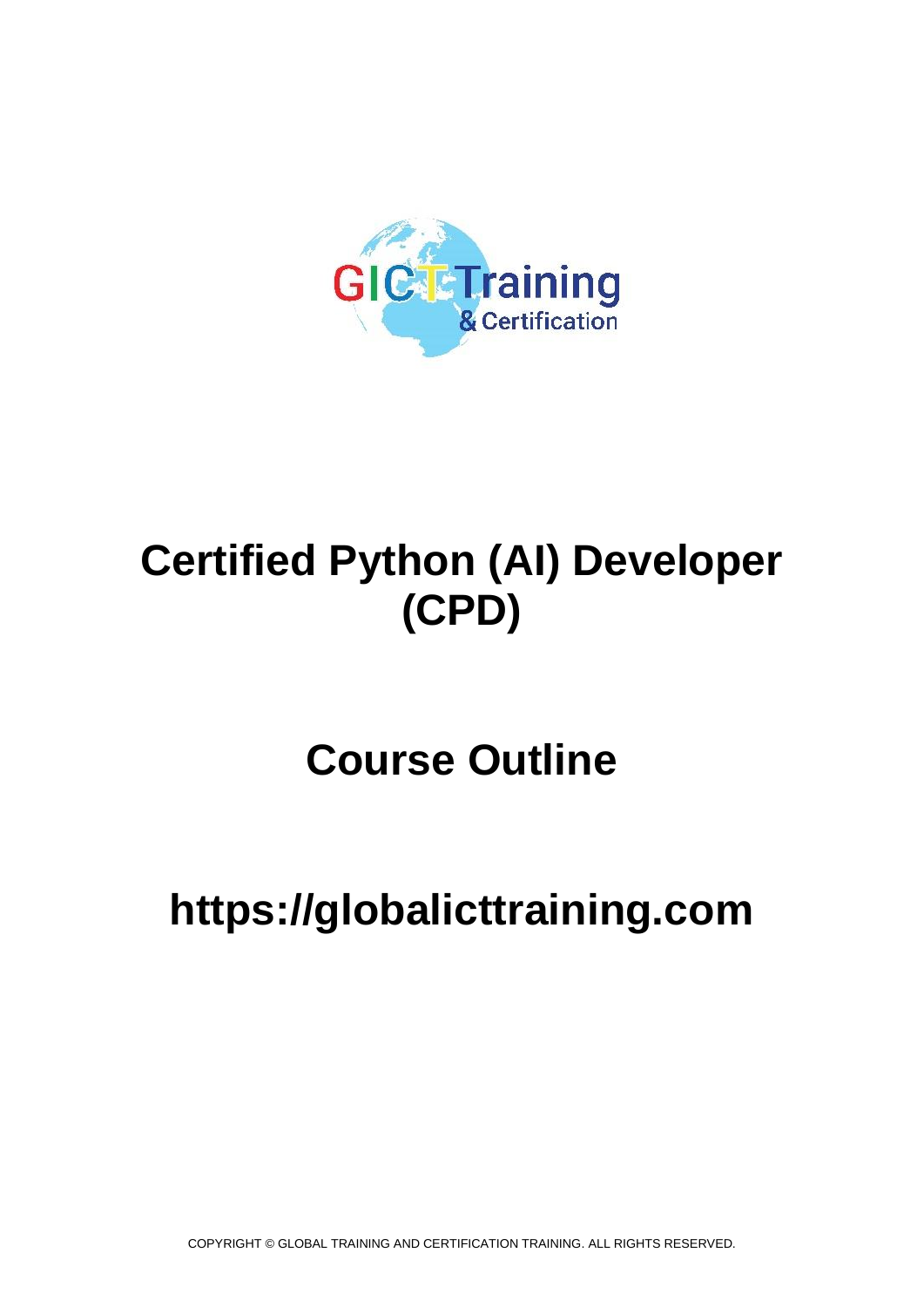#### **Duration**

 $\bullet$  4 days

The global artificial intelligence market is expected to reach USD 35,870.0 million by 2025 from its direct revenue sources, growing at a CAGR of 57.2% from 2017 to 2025. And the Deep Learning market in particular is expected to be worth USD 1772.9 Million by 2022, growing at a CAGR of 65.3% between 2016 and 2022

Technologies such as deep learning, intelligent robots and neuro-linguistic programming under Artificial Intelligence have been aiding in the enhancement of the existing computing systems to produce high value prediction.

## **Course Objectives**

The objective of the course is to present an overview of artificial intelligence (AI) principles and approaches in industry based on best practices. The application of classical models used in Machine Learning and Deep Learning in terms of quality parametric would be addressed using both APIs and Python.

This course will focus in the implementation of one of the latest APIs in AI, with focus on Tensor Flow. In addition, the certification leverages intuitive approach to build complex models with human like intelligence that will help to solve real-world problems using Machine Learning and Deep Learning techniques.

After the course, participants will have a good understanding to build intelligent computing models in Anaconda Jupyter Notebook. Participants will appreciate that Deep Learning is showing promise in areas where the traditional Artificial Intelligence approaches have failed in the past.

#### **Job Role in NICF / Target Audience**

- Senior Data Engineer
- Cloud Architect
- Data Scientist
- Business Analyst
- Dev Ops Engineer
- Applications Developer
- **IHL** students

#### **Pre-requisites**

Participants are preferred to have experience in software development or business analysis.

# **Program Structure**

This is a 4-day intensive training program with the following assessment components.

Component 1. Written Examination Component 2. Project Work Component (PWC)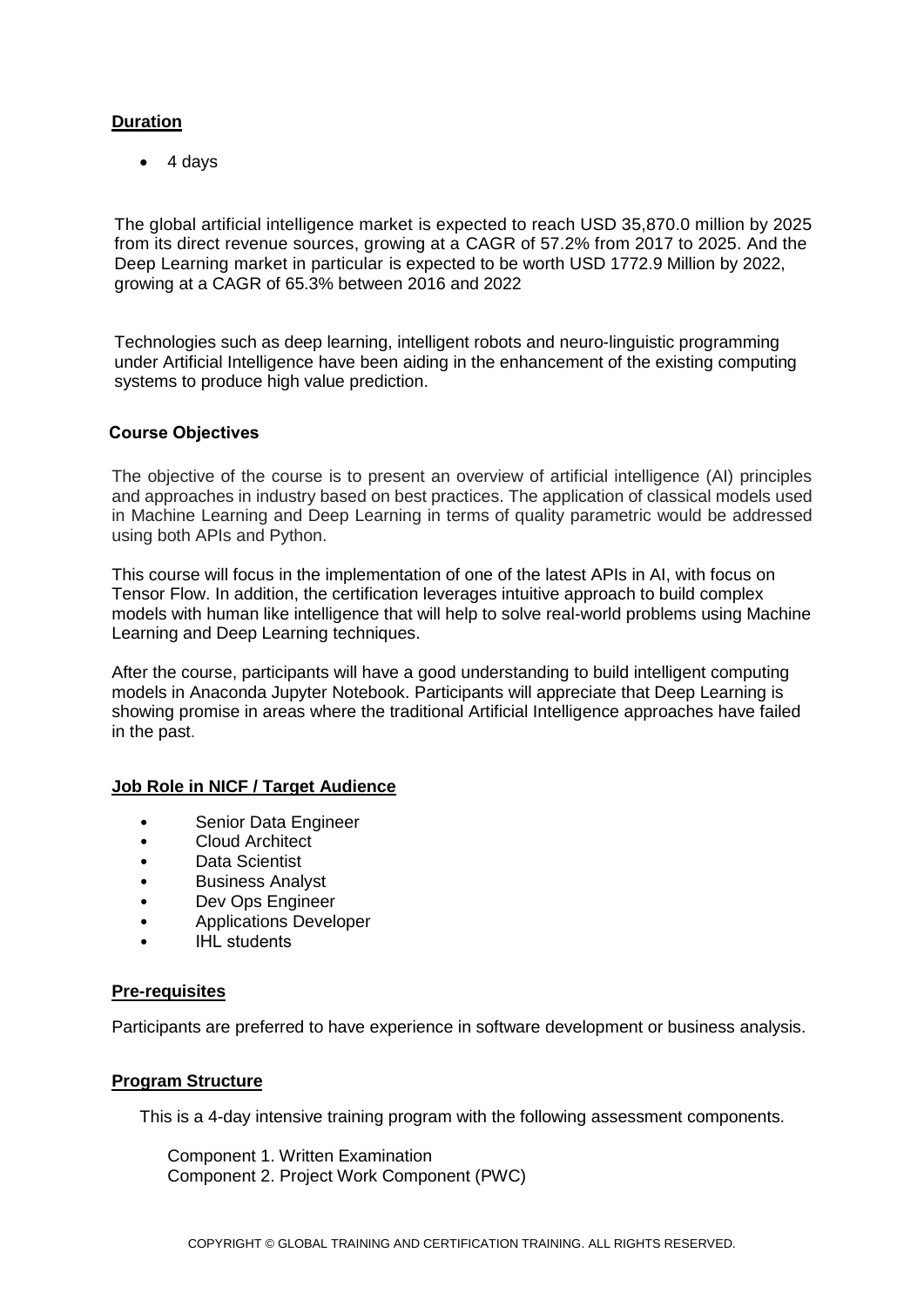These components are individual based. Participants will need to obtain 70% in both the components in order to qualify for this certification.

#### **Scope**

- Introduction to AI and its applications
- Python Programming Fundamentals
- Python for data preprocessing & wrangling
- NoSQL databases and Applications of MongoDB
- MongoDB Fundamentals
- AI Categories & Feature Engineering
- Convolutional Neural Networks & its applications
- AI with Python using NLTK

#### **Course Outcomes**

- Acquire knowledge on AI using Python, Tensorflow and Keras
- Implement Machine Learning to address Train-Test and Fit challenges
- Implement Deep Learning with emphasis on Cost-Loss optimization
- Develop using Anaconda Jupyter notebook in Python using multiple APIs
- Explore case studies in the application of AI in emerging technologies

|       | $0900 - 1030$                                   | $1045 - 1230$                                   | 1330-1530                       | 1545-1700                 |
|-------|-------------------------------------------------|-------------------------------------------------|---------------------------------|---------------------------|
| Day 1 | Introduction to Artificial<br>Intelligence      | Practical<br>Python                             | Tensorflow<br><b>Keras</b>      | Al Analytics              |
| Day 2 | <b>Introduction to Machine</b><br>Learning (ML) | Develop ML Models                               | Train-Test vs Fit<br>Techniques | PyMongo                   |
| Day 3 | Introduction to Deep<br>Learning (DL)           | Develop ANN<br><b>Models</b>                    | Optimization<br>techniques      | Reinforcement<br>Learning |
| Day 4 | <b>Application of Text</b><br>Analytics - NLP   | Sentiment Analysis,<br>Profiling,<br><b>BoT</b> | Revision                        | 40 MCQ<br>Examination     |

#### **Course Session Schedule**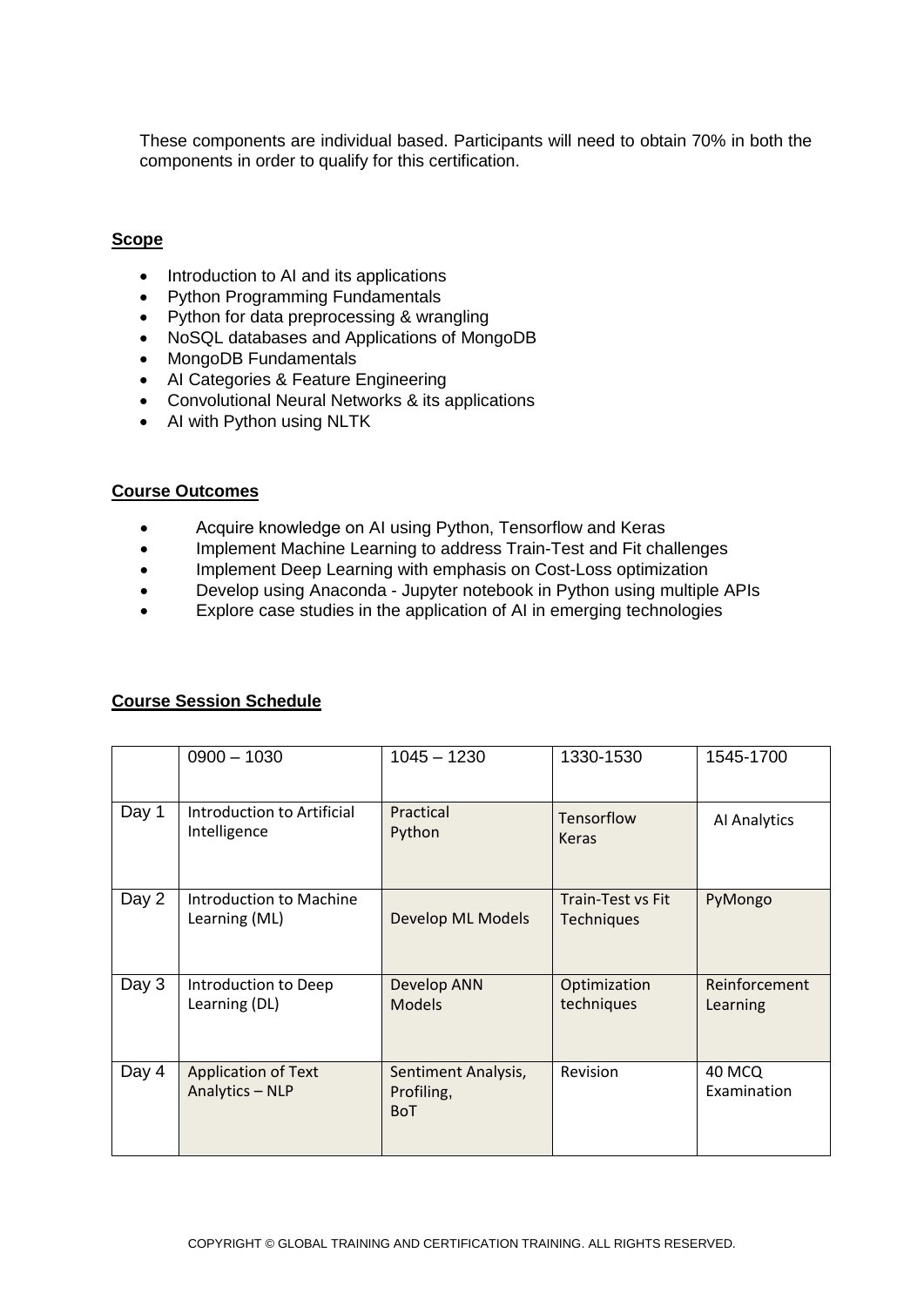## **Course Outline**

#### **Unit 1. Introduction to Artificial Intelligence**

- Introduction to AI
- Goals and applications AI
- Differences between AI, ML & DL
- Classification of AI algorithms
- Supervised learning
- Unsupervised learning
- Reinforcement learning

## **Unit 2. Jumpstart Python Programming using Tensorflow, Keras and Pytorch API**

- Advantages of Python & Program execution
- Variables and assignments
- Data types
- Control Flow- Logical Comparisons , Boolean Conditionals
- Looping Constructs
- Functions and Function Arguments
- Object-oriented programming in Python
- Dictionaries, Sets, Classes, Inheritance

## **Unit 3**. **Benchmark Machine Learning (ML) models using Train-Test and Fit**

- Introduction to Packages
- Packages Cheat Sheet.
- Implementation using
- Regression.
- Linear Regression model using Numpy and Matplotlib.
- Classification.
- Explore Classification Algorithms.
- Clustering
- K Means

#### **Unit 4. Impact of Big Data on NoSQL databases using Pymongo**

- Introduction to Databases
- Basic of NoSQL
- Categories of NoSQL Databases
- Hands On
- Download and Installation (Server and Cloud based)
- Explore MongoDB Atlas Analytics features
- Basic, Intermediate and Advanced SQL commands
- PyMongo

#### **Unit 5. Feature Engineering of Deep Learning ANN using CNN and RNN**

- Keras Core defined. Hello World
- Keras implementation. Image Classification
- Build a Neural Network to do Classification.
- **•** Train-Test Neural Network.
- Evaluate the model.
- Lets draw a flow chart of the major steps.
- Define factors that can influence a Good Fit.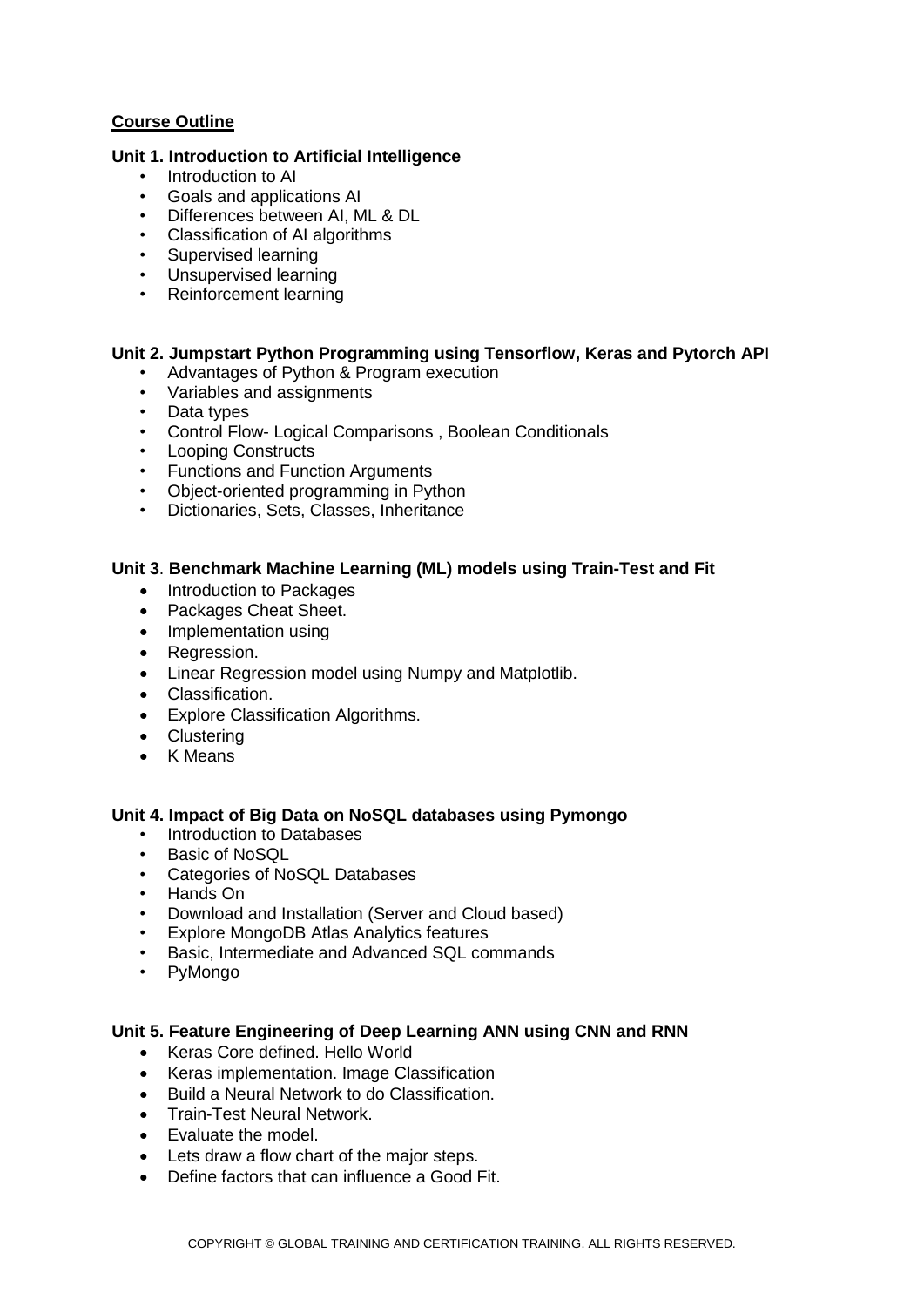• Review the Classification Reports.

#### **Unit 6. Text processing application for Natural Language Processing (NLP)**

- Introduction to Text Analytics.
- Classification
- Tokenization
- Stopwords
- Stemming,
- Tagging
- Parsing
- Semantics
- Lemmatization.
- Application of Sentiment Analysis
- Bag of Words, TF-IDF, Word Embeddings.
- Logistics, SVM, Random Forest.

## **Unit 7. Application of Text Processing in Sentiment Analysis, Profiling, BOTs**

- The future of BoT today.
- Eliza, the Rogerian Therapist
- Implementation of a simple BoT program.
- Implementation of a GUI Chatbot using Python.

#### **Unit 8. Cognitive Challenges and Security Risk**

- Security Defined.
- Top 10 Reasons and Fixes of Security issues.
- The Pickle API Case study.
- Programmers Guide to addressing security issues.
- Cisco's perspective of Cognitive Challenges in AI.

#### **Hands-On**

Participants will have guided hands-on sessions on building Machine Learning and Deep Learning models. During this session they will gain understanding of several algorithms in building a successful intelligent computing system.

Hands-on 1: Programming Python using Tensorflow, Keras and Pytorch.

- Hands-on 2: Benchmark Machine Learning models (ML) using APIs.
- Hands-on 3: Optimization of a Keras CNN based on Cost-Losss.

Hands-on 4: Text Processing using NTLK